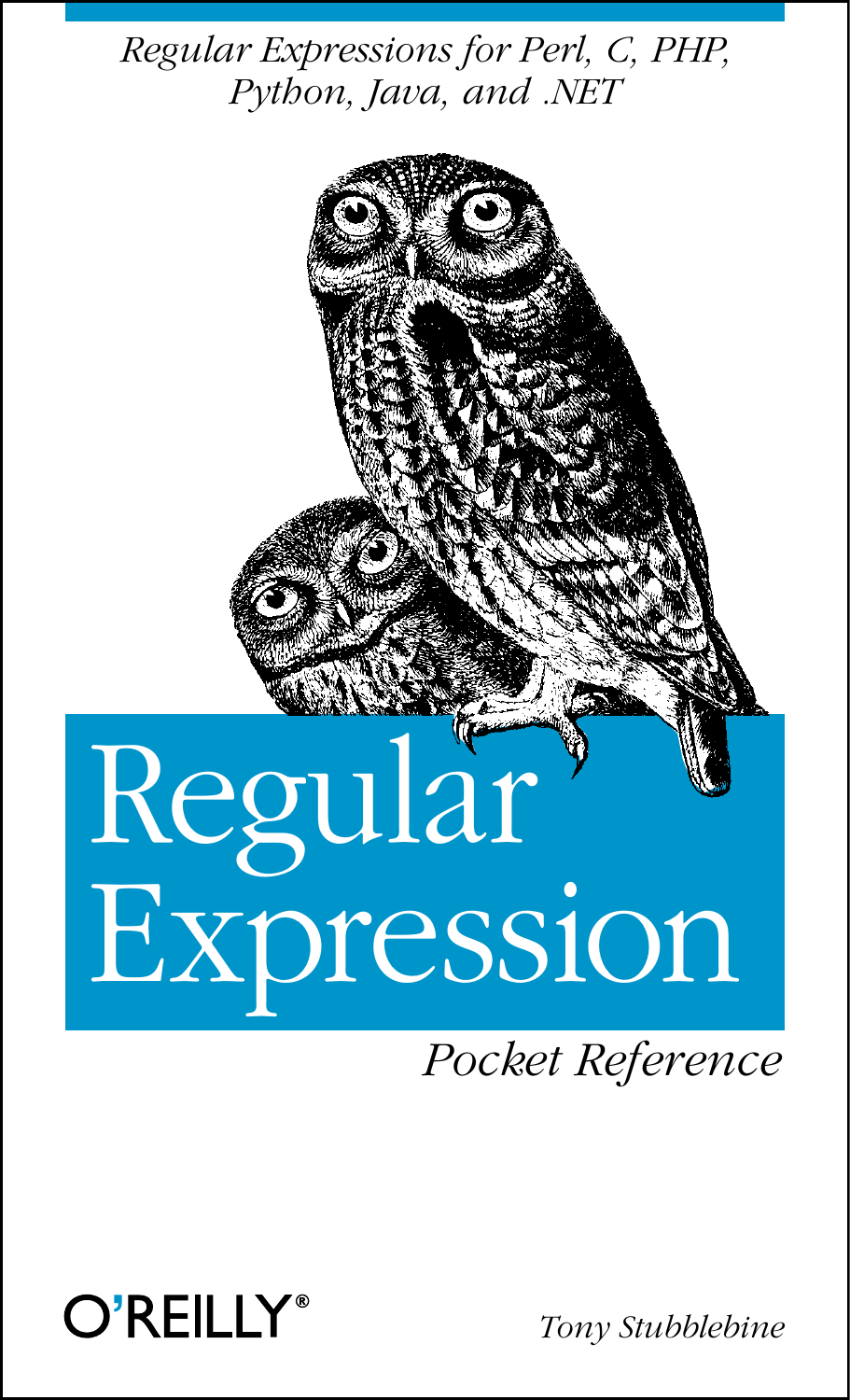### **Regular Expression** *Pocket Reference*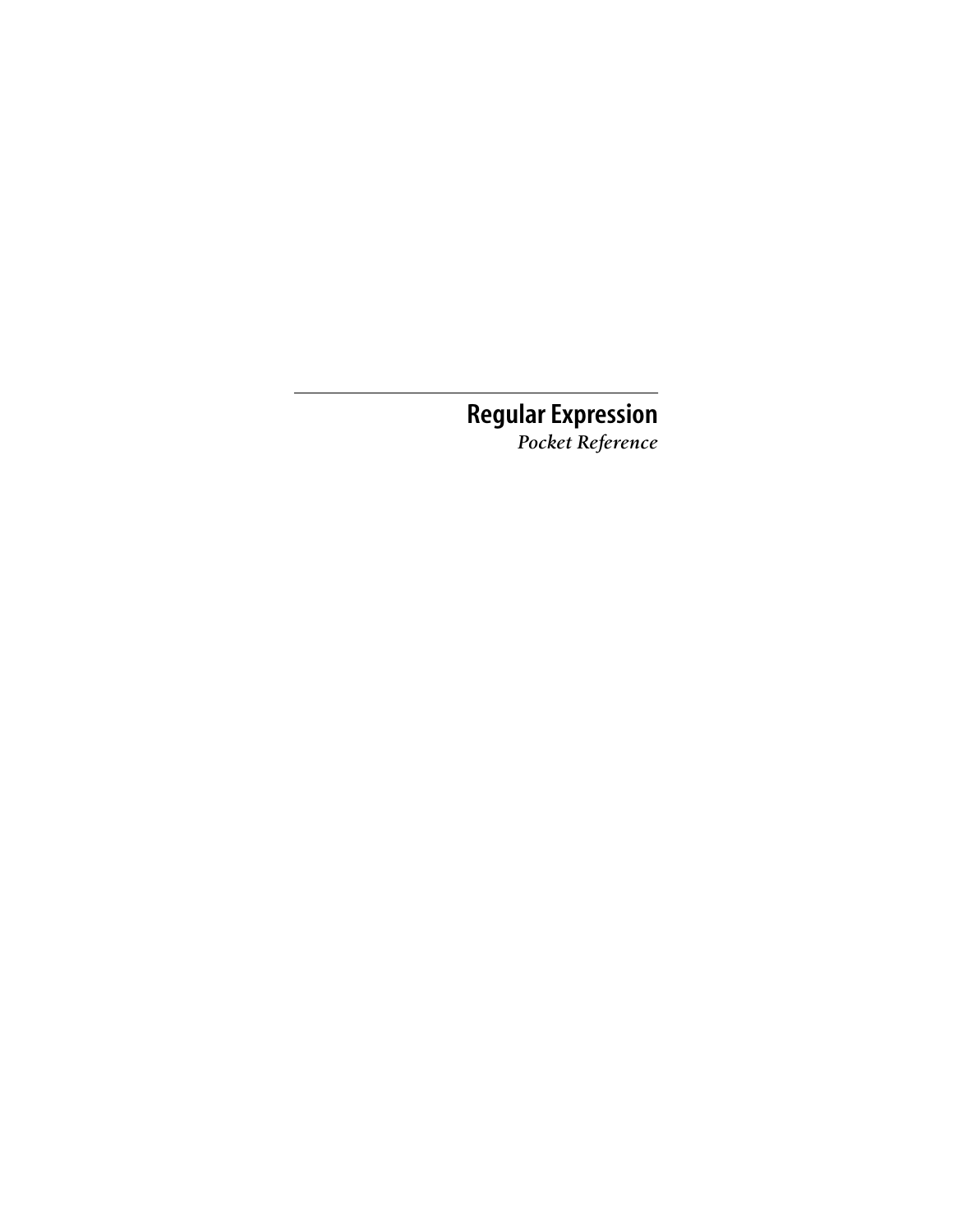# **Regular Expression** *Pocket Reference*

*Tony Stubblebine*



Beijing **•** Cambridge **•** Farnham **•** Köln **•** Paris **•** Sebastopol **•** Taipei **•** Tokyo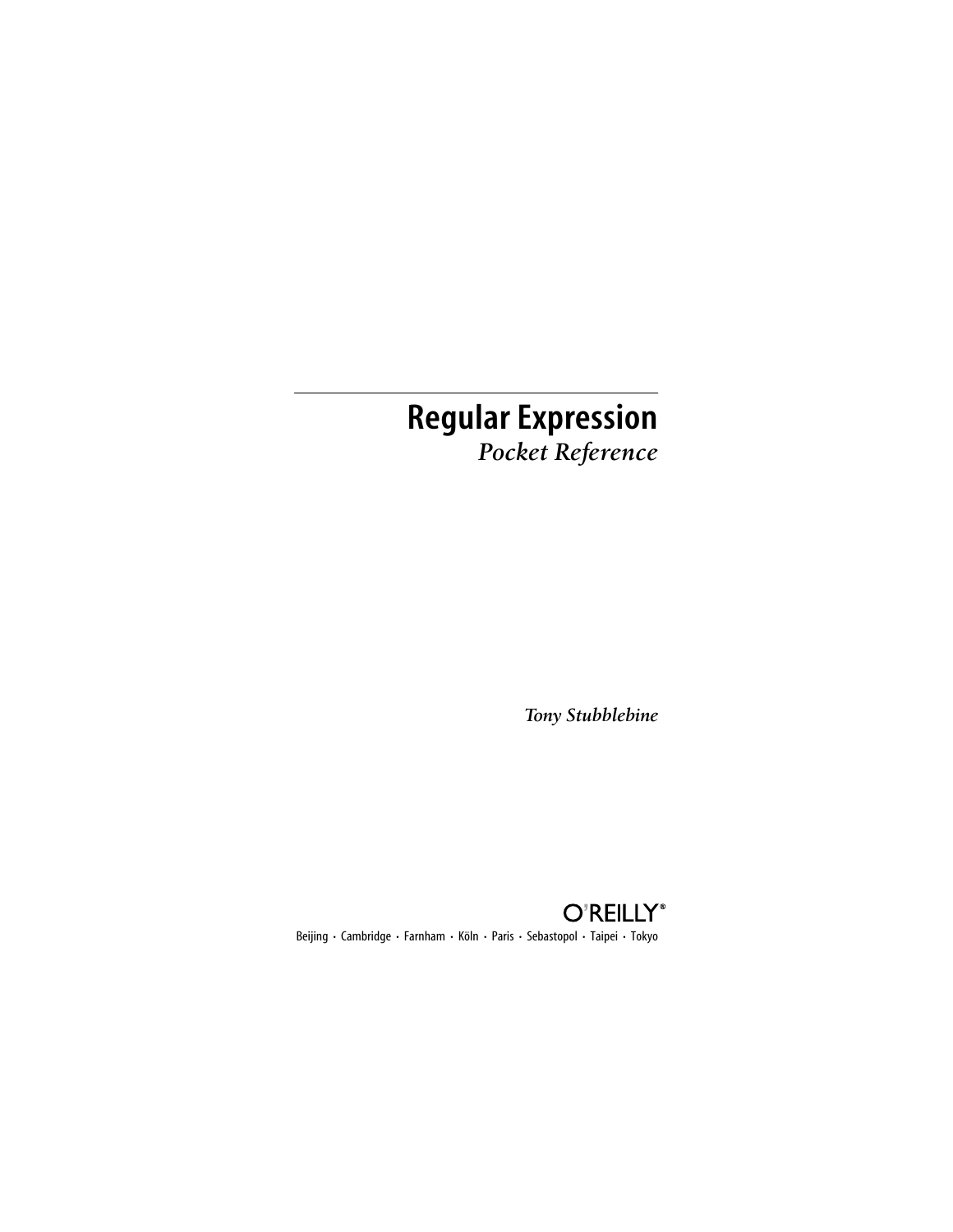## **PHP**

This reference covers PHP 4.3's Perl-style regular expression support contained within the preg routines. PHP also provides POSIX-style regular expressions, but these do not offer additional benefit in power or speed. The preg routines use a Traditional NFA match engine. For an explanation of the rules behind an NFA engine, see "Introduction to Regexes and Pattern Matching."

#### **Supported Metacharacters**

PHP supports the metacharacters and metasequences listed in Tables 31 through 35. For expanded definitions of each metacharacter, see "Regex Metacharacters, Modes, and Constructs."

| Sequence      | <b>Meaning</b>                                               |
|---------------|--------------------------------------------------------------|
| ١a            | Alert (bell), x07.                                           |
| ١b            | Backspace, x08, supported only in character class.           |
| ١e            | ESC character, x1B.                                          |
| $\n\vee$ n    | Newline, x0A.                                                |
| ١r            | Carriage return, xOD.                                        |
| $\setminus f$ | Form feed, xOC.                                              |
| ١t            | Horizontal tab, x09                                          |
| \octal        | Character specified by a three-digit octal code.             |
| $\lambda x$   | Character specified by a one- or two-digit hexadecimal code. |
| $\x{hex}$     | Character specified by any hexadecimal code.                 |
| \cchar        | Named control character.                                     |

*Table 31. Character representations*

*Table 32. Character classes and class-like constructs*

| <b>Class</b>          | <b>Meaning</b>                                                |
|-----------------------|---------------------------------------------------------------|
| $\lceil \dots \rceil$ | A single character listed or contained within a listed range. |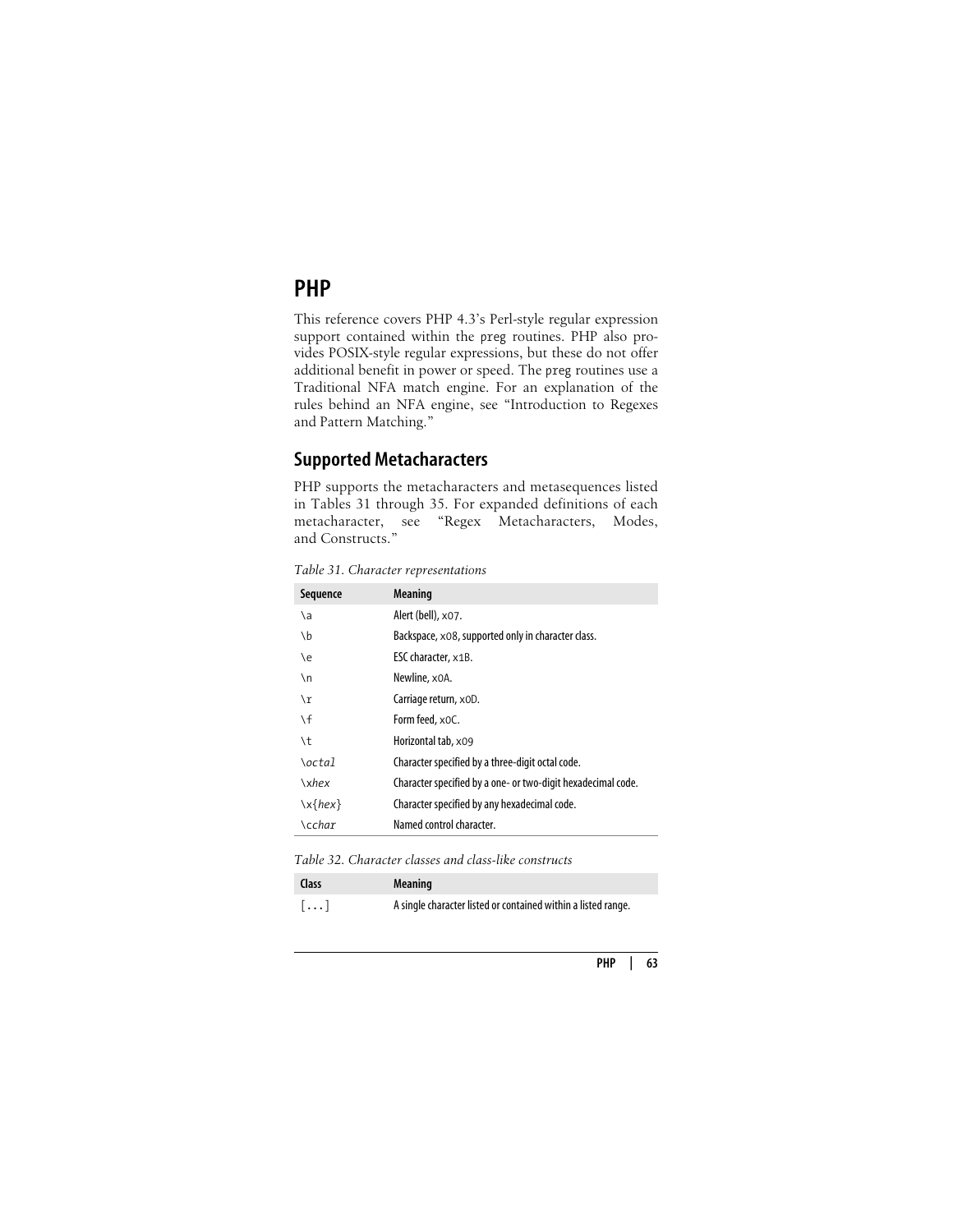*Table 32. Character classes and class-like constructs*

| Class                 | <b>Meaning</b>                                                            |
|-----------------------|---------------------------------------------------------------------------|
| $\lceil$ <sup>^</sup> | A single character not listed and not contained within a listed<br>range. |
| [:class:]             | POSIX-style character class valid only within a regex character<br>class. |
|                       | Any character except newline (unless single-line mode,/s).                |
| ١C                    | One byte; however, this may corrupt a Unicode character<br>stream.        |
| \w                    | Word character, $[a-zA-zO-9]$ .                                           |
| ١W                    | Non-word character, $\lceil$ ^a - zA - zO - 9 $\lceil$ .                  |
| ١d                    | Digit character, [0-9].                                                   |
| <b>ND</b>             | Non-digit character, $\lceil$ ^0-9].                                      |
| \s                    | Whitespace character, $\lceil \n\ln r + \n\frac{1}{r} \rceil$ .           |
| ١S                    | Non-whitespace character, [ ^\n\r\f\t ].                                  |

*Table 33. Anchors and zero-width tests*

| Sequence                        | <b>Meaning</b>                                                                                                                                        |
|---------------------------------|-------------------------------------------------------------------------------------------------------------------------------------------------------|
| $\wedge$                        | Start of string, or after any newline if in multiline match mode,<br>/m.                                                                              |
| \A                              | Start of search string, in all match modes.                                                                                                           |
| \$                              | End of search string or before a string-ending newline, or before<br>any newline if in multiline match mode, /m.                                      |
| ١Z                              | End of string or before a string-ending newline, in any match<br>mode.                                                                                |
| $\chi$                          | End of string, in any match mode.                                                                                                                     |
| ١G                              | Beginning of current search.                                                                                                                          |
| ١b                              | Word boundary; position between a word character $(\wedge w)$ and a<br>non-word character (\W), the start of the string, or the end of<br>the string. |
| $\setminus B$                   | Not-word-boundary.                                                                                                                                    |
| $($ ?= )                        | Positive lookahead.                                                                                                                                   |
| (? )                            | Negative lookahead.                                                                                                                                   |
| $($ ? $\leftarrow$ $\ldots$ $)$ | Positive lookbehind.                                                                                                                                  |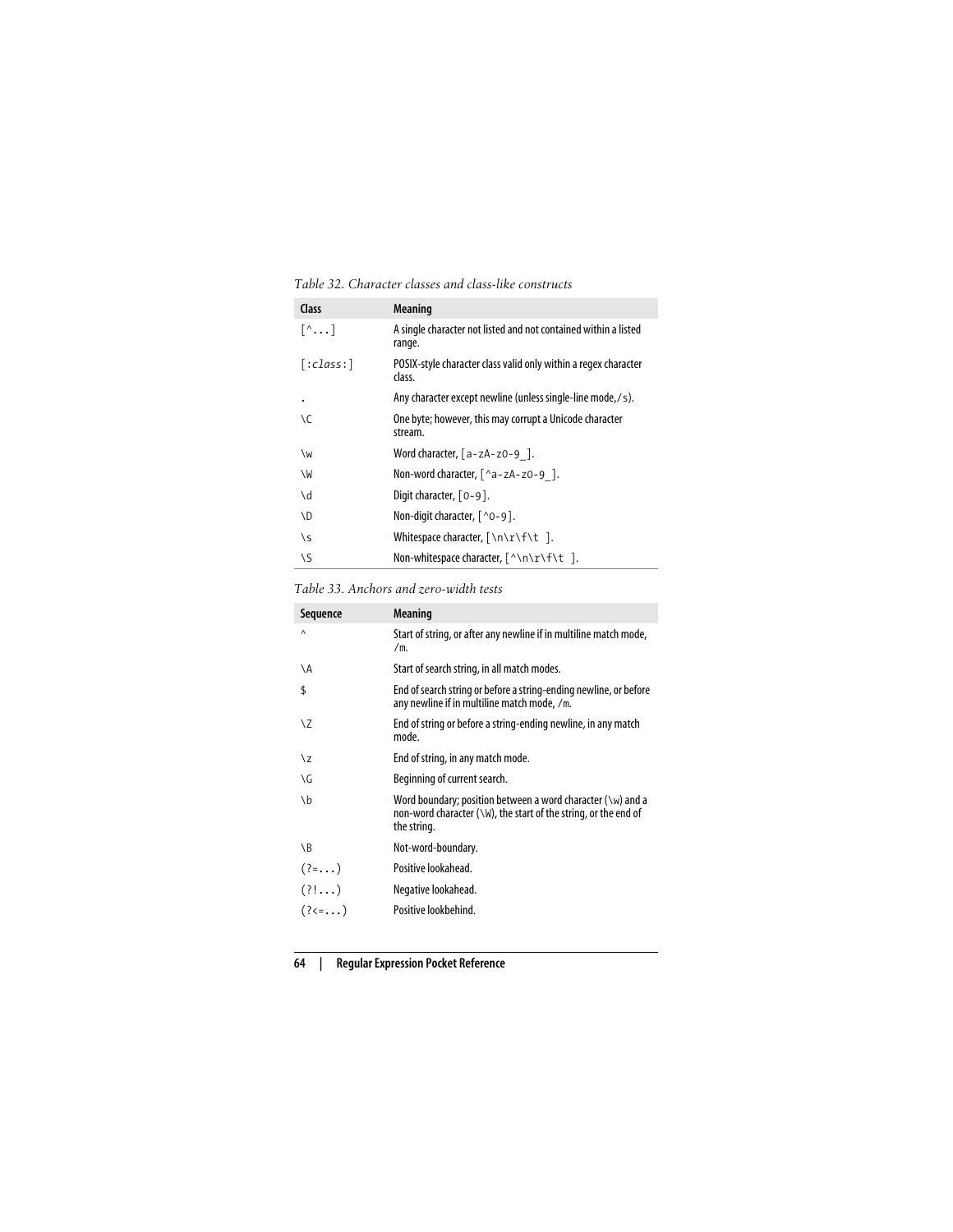*Table 33. Anchors and zero-width tests*

| Sequence                       | Meaning              |
|--------------------------------|----------------------|
| $(?\langle ! \ldots \rangle )$ | Negative lookbehind. |

*Table 34. Comments and mode modifiers*

| <b>Modes</b>       | <b>Meaning</b>                                                                                                |
|--------------------|---------------------------------------------------------------------------------------------------------------|
| i                  | Case-insensitive matching.                                                                                    |
| m                  | $\land$ and \$ match next to embedded $\land$ n.                                                              |
| S                  | Dot (.) matches newline.                                                                                      |
| x                  | Ignore whitespace and allow comments (#) in pattern.                                                          |
| U                  | Inverts greediness of all quantifiers: * becomes lazy and *?<br>greedy.                                       |
| A                  | Force match to start at search start in subject string.                                                       |
| D                  | Force \$ to match end of string instead of before the string<br>ending newline. Overridden by multiline mode. |
| u                  | Treat regular expression and subject strings as strings of multi-<br>byte UTF-8 characters.                   |
| $(\text{?mode})$   | Turn listed modes ( $\text{ims} \times U$ ) on for the rest of the subexpression.                             |
| $( ?$ -mode $ )$   | Turn listed modes ( $\text{ims} \times U$ ) off for the rest of the subexpression.                            |
| $(\frac{?mode}{})$ | Turn mode (xsmi) on within parentheses.                                                                       |
| $( ?$ -mode:)      | Turn mode (xsmi) off within parentheses.                                                                      |
| (?#,)              | Treat substring as a comment.                                                                                 |
| $\#$               | Rest of line is treated as a comment in $\times$ mode.                                                        |
| $\setminus 0$      | Quotes all following regex metacharacters.                                                                    |
| ١E                 | Ends a span started with $\setminus$ Q.                                                                       |

*Table 35. Grouping, capturing, conditional, and control*

| Sequence           | <b>Meaning</b>                                                                                                 |
|--------------------|----------------------------------------------------------------------------------------------------------------|
| $(\ldots)$         | Group subpattern and capture submatch into $\langle 1, \rangle$ 2,                                             |
| (?P <name>)</name> | Group subpattern and capture submatch into named capture<br>group, name.                                       |
| $\n\vee$ n         | Contains the results of the nth earlier submatch from a<br>parentheses capture group or a named capture group. |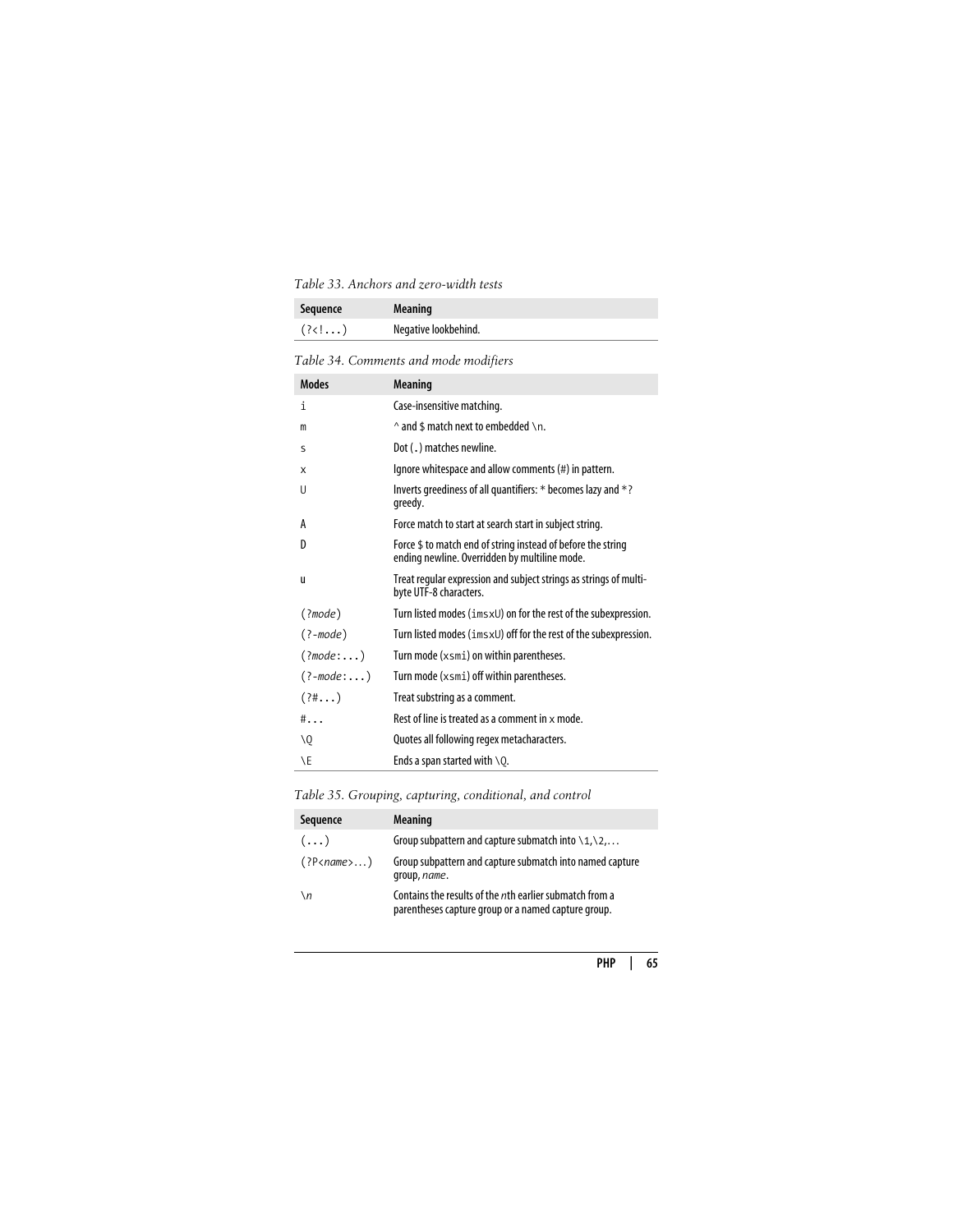| Sequence                          | <b>Meaning</b>                                                                                                                                  |
|-----------------------------------|-------------------------------------------------------------------------------------------------------------------------------------------------|
| $(?\dots)$                        | Groups subpattern, but does not capture submatch.                                                                                               |
| $(?\rangle \ldots)$               | Disallow backtracking for text matched by subpattern.                                                                                           |
| .                                 | Try subpatterns in alternation.                                                                                                                 |
| $\ast$                            | Match 0 or more times.                                                                                                                          |
| $\ddot{}$                         | Match 1 or more times.                                                                                                                          |
| 7                                 | Match 1 or 0 times.                                                                                                                             |
| ${n}$                             | Match exactly n times.                                                                                                                          |
| $\{n,\}$                          | Match at least n times.                                                                                                                         |
| $\{x,y\}$                         | Match at least $x$ times but no more than $y$ times.                                                                                            |
| $*$                               | Match 0 or more times, but as few times as possible.                                                                                            |
| $+2$                              | Match 1 or more times, but as few times as possible.                                                                                            |
| 77                                | Match 0 or 1 time, but as few times as possible.                                                                                                |
| ${n, }$ ?                         | Match at least $n$ times, but as few times as possible.                                                                                         |
| $\{x,y\}$ ?                       | Match at least $x$ times, no more than $y$ times, and as few times<br>as possible.                                                              |
| $*_{+}$                           | Match 0 or more times, and never backtrack.                                                                                                     |
| $^{++}$                           | Match 1 or more times, and never backtrack.                                                                                                     |
| $\overline{2}$                    | Match 0 or 1 times, and never backtrack.                                                                                                        |
| ${n}_{+}$                         | Match at least n times, and never backtrack.                                                                                                    |
| ${n,}+$                           | Match at least n times, and never backtrack.                                                                                                    |
| $\{x,y\}$ +                       | Match at least $x$ times, no more than $y$ times, and never<br>hacktrack.                                                                       |
| (?(condition)<br>$\dots  \dots)$  | Match with if-then-else pattern. The <i>condition</i> can be either<br>the number of a capture group or a lookahead or lookbehind<br>construct. |
| $($ ? $(condition)$<br>$\ldots$ ) | Match with if-then pattern. The <i>condition</i> can be either the<br>number of a capture group or a lookahead or lookbehind<br>construct.      |

*Table 35. Grouping, capturing, conditional, and control (continued)*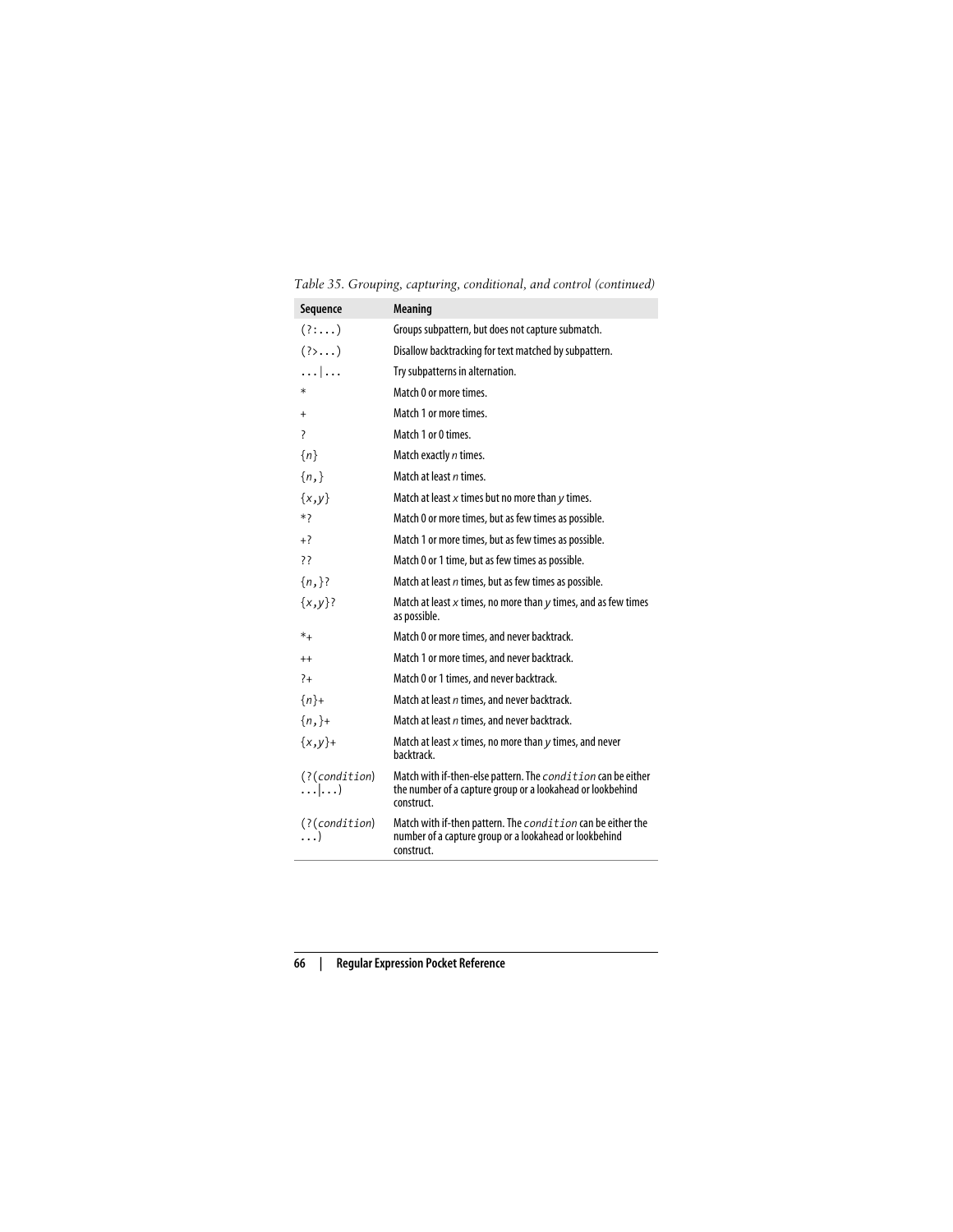#### **Pattern-Matching Functions**

PHP provides several standalone functions for pattern matching. When creating regular expression strings, you need to escape embedded backslashes; otherwise, the backslash is interpreted in the string before being sent to the regular expression engine.

array preg\_grep (string *pattern,* array *input*) Return array containing every element of *input* matched by *pattern*.

int preg\_match\_all (string *pattern,* string *subject,* array *matches [,* int *flags]*)

Search for all matches of *pattern* against *string* and return the number of matches. The matched substrings are placed in the *matches* array. The first element of *matches* is an array containing the text of each full match. Each additional element *N* of *matches* is an array containing the *N*th capture group match for each full match. So matches[7][3] contains the text matches by the seventh capture group in the fourth match of *pattern* in *string*.

The default ordering of *matches* can be set explicitly with the PREG\_SET\_ORDER flag. PREG\_SET\_ORDER sets a more intuitive ordering where each element of *matches* is an array corresponding to a match. The zero element of each array is the complete match, and each additional element corresponds to a capture group. The additional flag PREG\_OFFSET\_CAPTURE causes each array element containing a string to be replaced with a two-element array containing the same string and starting character position in *subject*.

int preg\_match (string *pattern,* string *subject [,* array *matches [,* int *flags]]*)

Return 1 if *pattern* matches in *subject*, otherwise return 0. If the *matches* array is provided, the matched substring is placed in matches[0] and any capture group matches are placed in subsequent elements. One allowed flag, PREG OFFSET CAPTURE, causes elements of *matches* to be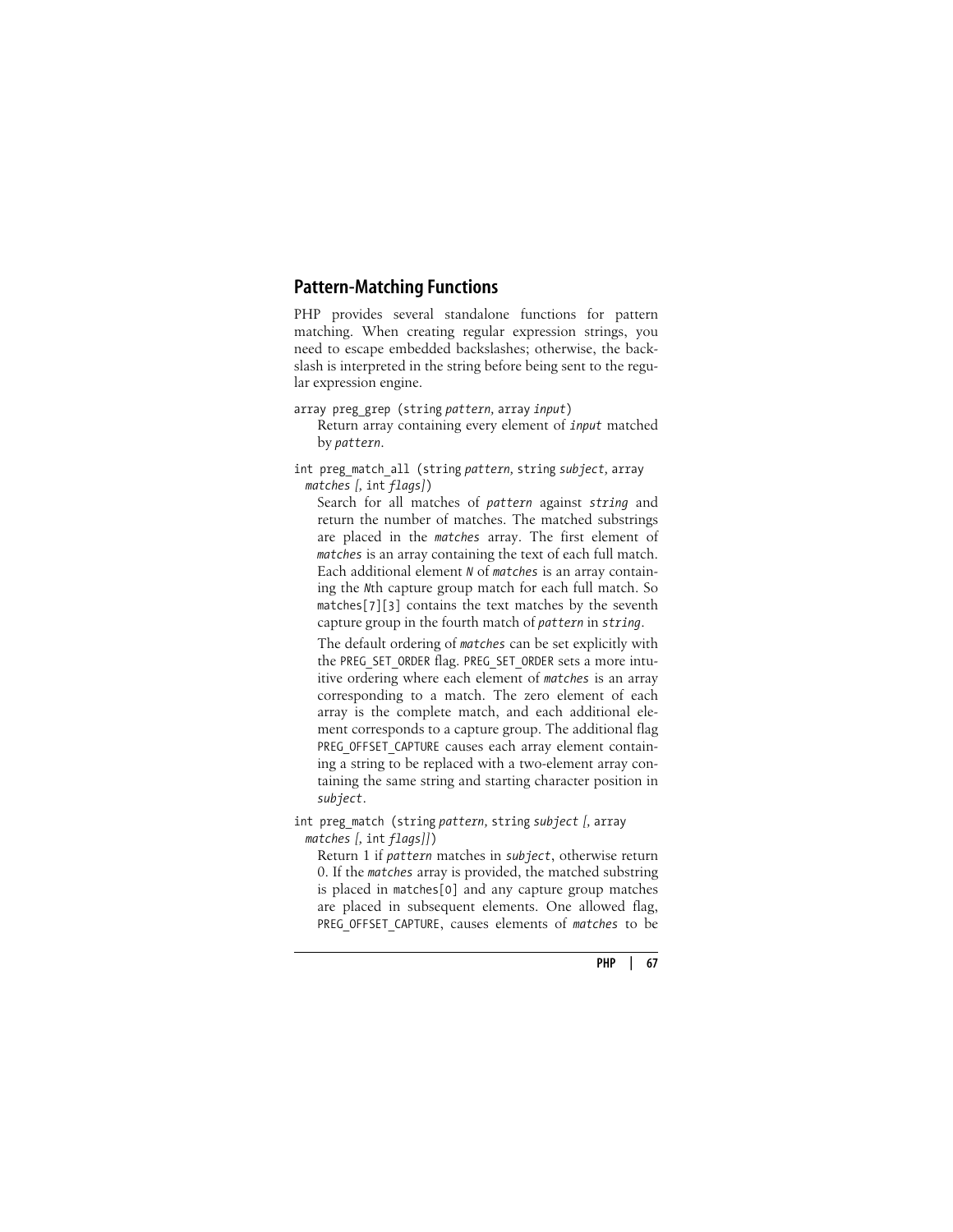replaced with a two-element array containing the matched string and starting character position of the match.

string preg\_quote (string *str* [, string *delimiter*]) Return a *str* with all regular expression metacharacters escaped. Provide the *delimiter* parameter if you are using optional delimiters with your regular expression and need the delimiter escaped in *str*.

```
mixed preg_replace_callback (mixed pattern, callback
 callback, mixed subject [, int limit])
```
Return text of *subject* with every occurrence of *pattern* replaced with the results of *callback*. The callback should take one parameter, an array containing the matched text and any matches from capture groups. If provided, the function performs no more than *limit* replacements. If *pattern* has the /e modifier, *replacement* is parsed for reference substitution and then executed as PHP code.

If *pattern* is an array, each element is replaced with *callback*. If *subject* is an array, the function iterates over each element.

mixed preg\_replace (mixed *pattern,* mixed *replacement,* mixed *subject [,* int *limit]*)

Return text of *subject* with every occurrence of *pattern* replaced with *replacement*. If provided, the function performs no more than *limit* replacements. The replacement string may refer to the match or capture group matches with \$n (preferred) or \n (deprecated). If *pattern* has the /e modifier, *replacement* is parsed for reference substitution and then executed as PHP code.

If *pattern* is an array, then each element is replaced with *replacement* or, if *replacement* is an array, the corresponding element in *replacement*. If *subject* is an array, the function iterates over each element.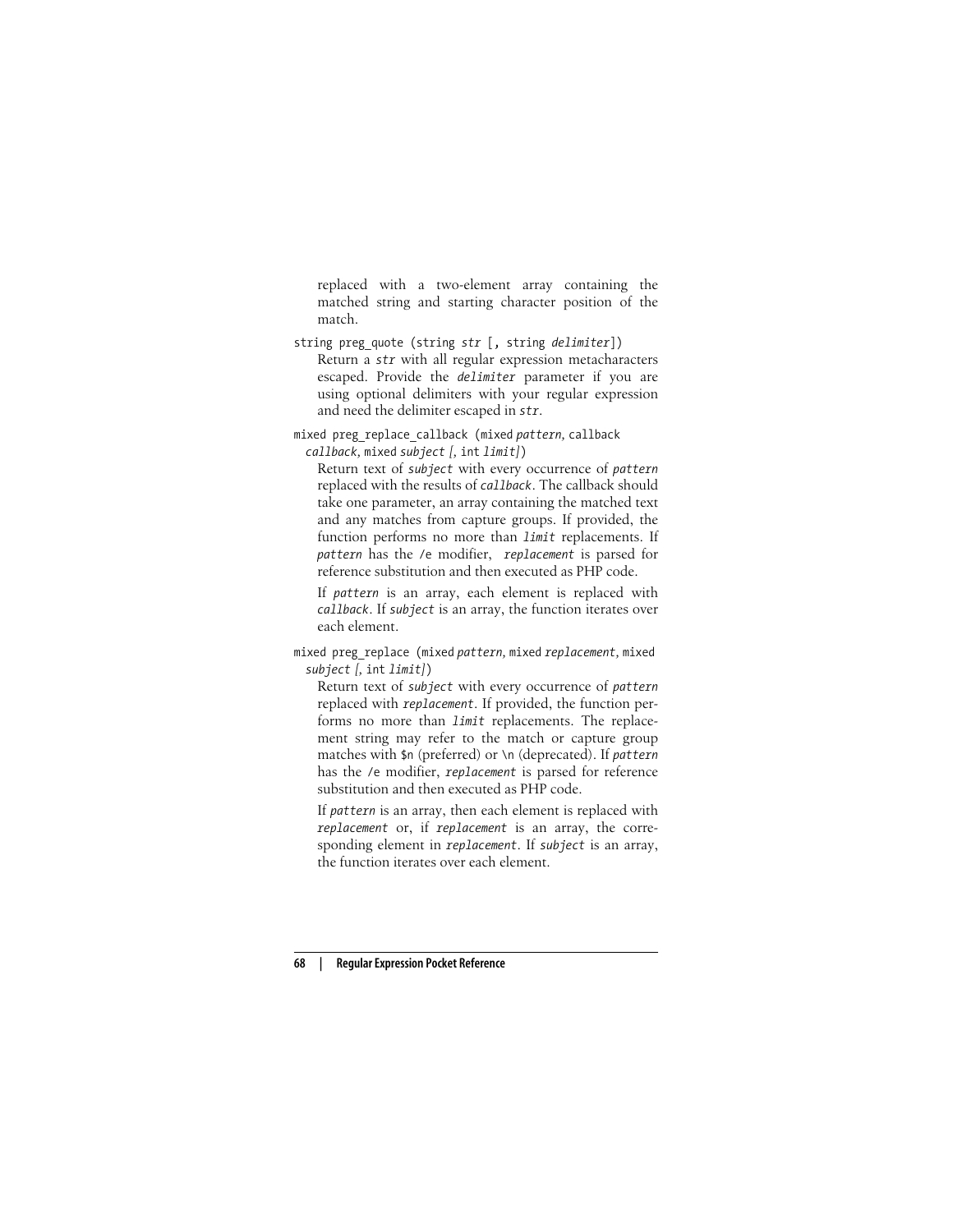array preg\_split (string *pattern,* string *subject [,* int *limit [,* int *flags]]*)

Return an array of strings broken around *pattern*. If specified, preg\_split( ) returns no more than *limit* substrings. A *limit* is the same as "no limit," allowing you to set flags. Available flags are: PREG\_SPLIT\_NO\_EMPTY, return only non-empty pieces; PREG\_SPLIT\_DELIM\_CAPTURE, return captured submatches after each split substring; and PREG\_ SPLIT OFFSET CAPTURE, return an array of two-element arrays where the first element is the match and the second element is the offset of the match in *subject*.

#### **Examples**

*Example 19. Simple match* //Match Spider-Man, Spiderman, SPIDER-MAN, etc. \$dailybugle = "Spider-Man Menaces City!";  $$regex = "/spider[- ]?man/i";$ if (preg\_match(\$regex, \$dailybugle)) { //do something }

*Example 20. Match and capture group*

```
//Match dates formatted like MM/DD/YYYY, MM-DD-YY,...
$date = "12/30/1969";
$p = "!(\\d\\d)[-/](\\d\\d)[-/](\\d\\d(?:\\d\\d)?)!";
if (preg_match($p,$date,$matches) {
      $month = $matches[1];\text{3day} = \text{5matches}[2];\text{year} = \text{Smatches[3]};}
Example 21. Simple substitution
```
//Convert <br> to <br /> for XHTML compliance \$text = "Hello world. <br>";  $$pattern = "\{cbr}\i";$